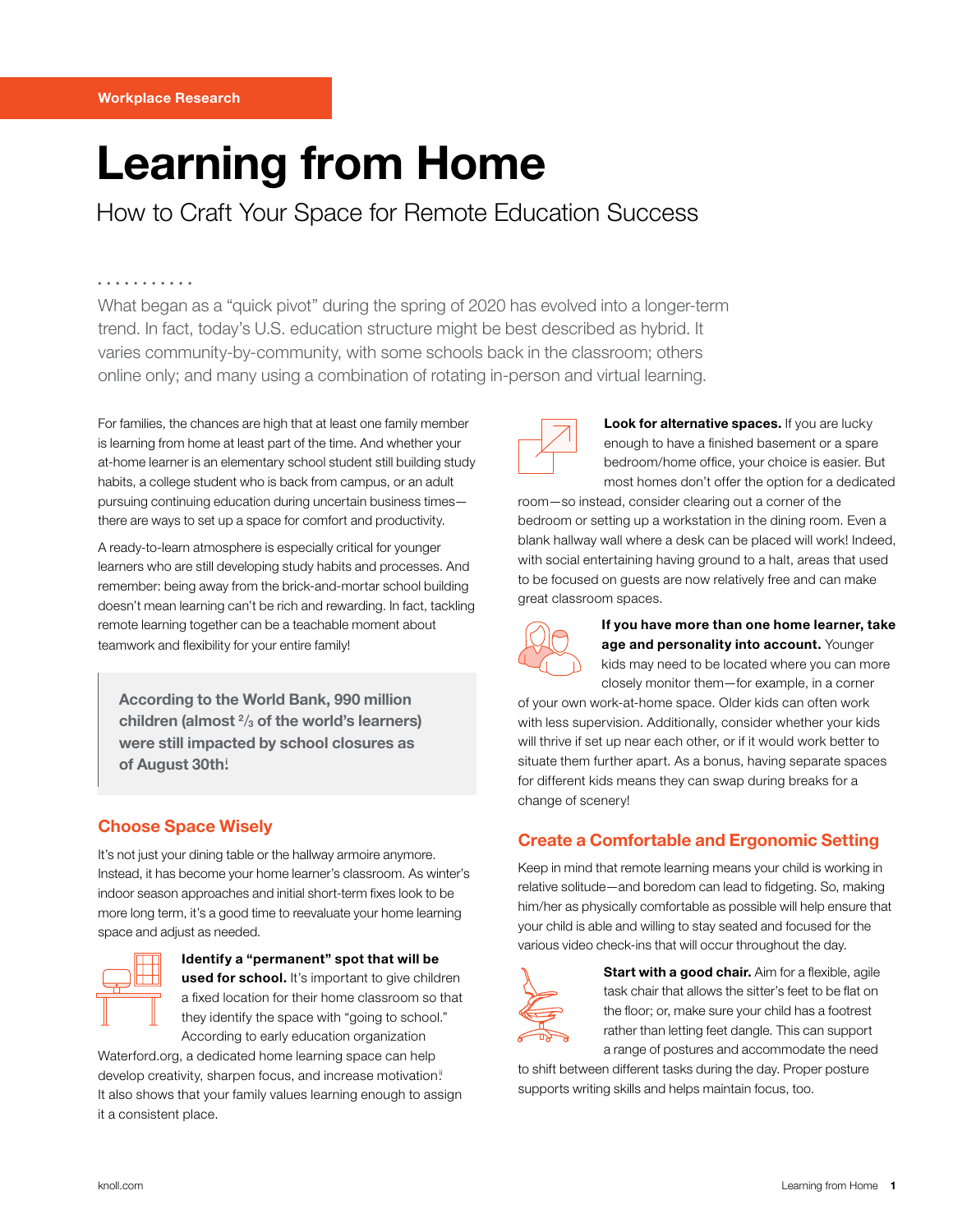#### Whenever Possible: Offer Quiet and Light

Try to facilitate privacy. Select a less-busy location out of the main "traffic pattern." The idea is to offer the child an area that is relatively free of clutter and distraction during school hours. A space with a door is ideal, but privacy can also be achieved in other ways. Consider moving a bookcase or putting up a room screen/divider that can be taken down at night if needed. Noisecancelling headphones or a sound-masking machine can also help.

Opt for a windowed area if possible. Natural light can work wonders on mood and creativity, as well as helping to regulate a child's internal body clock. If this isn't an option, add task lighting to illuminate the space and reduce eye strain. If the window is sunny, add a window treatment to keep sun out of your child's eyes (and prevent "backlighting" during video calls).



### Tailor the amount of surface space according

to age and needs. Younger kids need a flat surface for art projects and other activities, so a kid-sized play table and chair could be a good fit. Older kids need space for writing and multiple devices (laptop, tablet, and/or phone)—so a more traditional desk or dedicated table would offer the setup they require. Kylie Roth, VP of Workplace Research at Knoll suggests that a sit-to-stand desk is a great option, as it allows your child to change postures throughout the day.



Prepare for video calls. Aim to position the monitor at eye level, 20 to 30 inches away from the

face. Investing in a monitor arm can help; or, place the laptop on a stack of sturdy books. Try to place a light source to the side rather than directly in front of or behind your child to avoid glare or backlighting. Ensure that devices have access to a power source (and charge devices every night). For video calls that require focus and attention, add a "fidget stone" or stress ball just in case.

## Organize the Space for the Long Haul

Starting and ending each day with a clutter-free space makes it easier to focus on the work at hand. These strategies can help keep remote learners on track.



Place supplies in easy reach. Make it easy for kids to grab what they need without having to leave their "workspace." This not only aids productivity but keeps the desktop clutter-free and more

comfortable for working. Using small bins and cubbies can really help. Wheeled storage units that can be moved around easily

(and stashed out of sight if need be) are great choices too. If you have multiple kids, try color-coding storage to keep everyone's supplies in the right place.

**Encourage an orderly desktop.** As you setup the space, gather all required items (paper and writing utensils, workbooks, tablet, laptop, books, chargers, etc.) and make a plan for stashing it all in appropriate containers. Make use of a bulletin board, dry-erase board, or tackboard to post class

schedules, assignments, and other reminders. Use a cubby, bookshelf or bin to get books not in current use out of the way.



Add a calendar or tracker for productivity. An "analog" tool can help to keep tasks and to-dos top-of-mind. This visual reminder can help even if your remote learner also uses a digital calendar.

Timers and device alarms can add structure to a day filled with classwork and video calls. Be sure to schedule breaks and recreation time, too!

## Enhance the Vibe

Whether your learner's space is a spare room, a hallway nook, or a repurposed closet, it can still feel welcoming. Designing it as a fun place to spend time enhances your primary goal of setting the space up for learning success!



Make the space feel inviting. Consider

relocating favorite books and kids' artwork—just like a formal classroom would. Even a simple glass jar filled with colored pencils or markers can brighten up a desktop! One caution: avoid including

toys for younger kids, as these can be as a distraction and "blur the lines" between schooltime and play time.



Replicate classroom faves. Other productivity ideas borrowed from traditional classrooms include small chalkboards, marker boards, or cork boards—these can hold printouts and showcase

seasonal décor. Laminated maps and an easy-care plant are fun additions too. For younger/emergent readers, consider brightly colored letters and numbers.



Add color and cheer! This could be a newly painted wall or a vibrant poster. Have your child help choose wall art that speaks to their hobbies and interests and select the colors/styles for any furnishings or desk supplies. Help them choose an

easy-care plant and a couple of photos of friends to display. As Kylie Roth notes, "Let them feel like the space is theirs!"

## Offer Alternate Spaces for Lunch and Breaks

Remember: In-person school includes physical education, recess, and lunch breaks. Remote learning should, too.



Enjoy lunch in a separate space. No one likes to eat at their desk. Encourage kids to take lunch in the kitchen, on a tray table in the living room, or

outside if weather makes this possible.